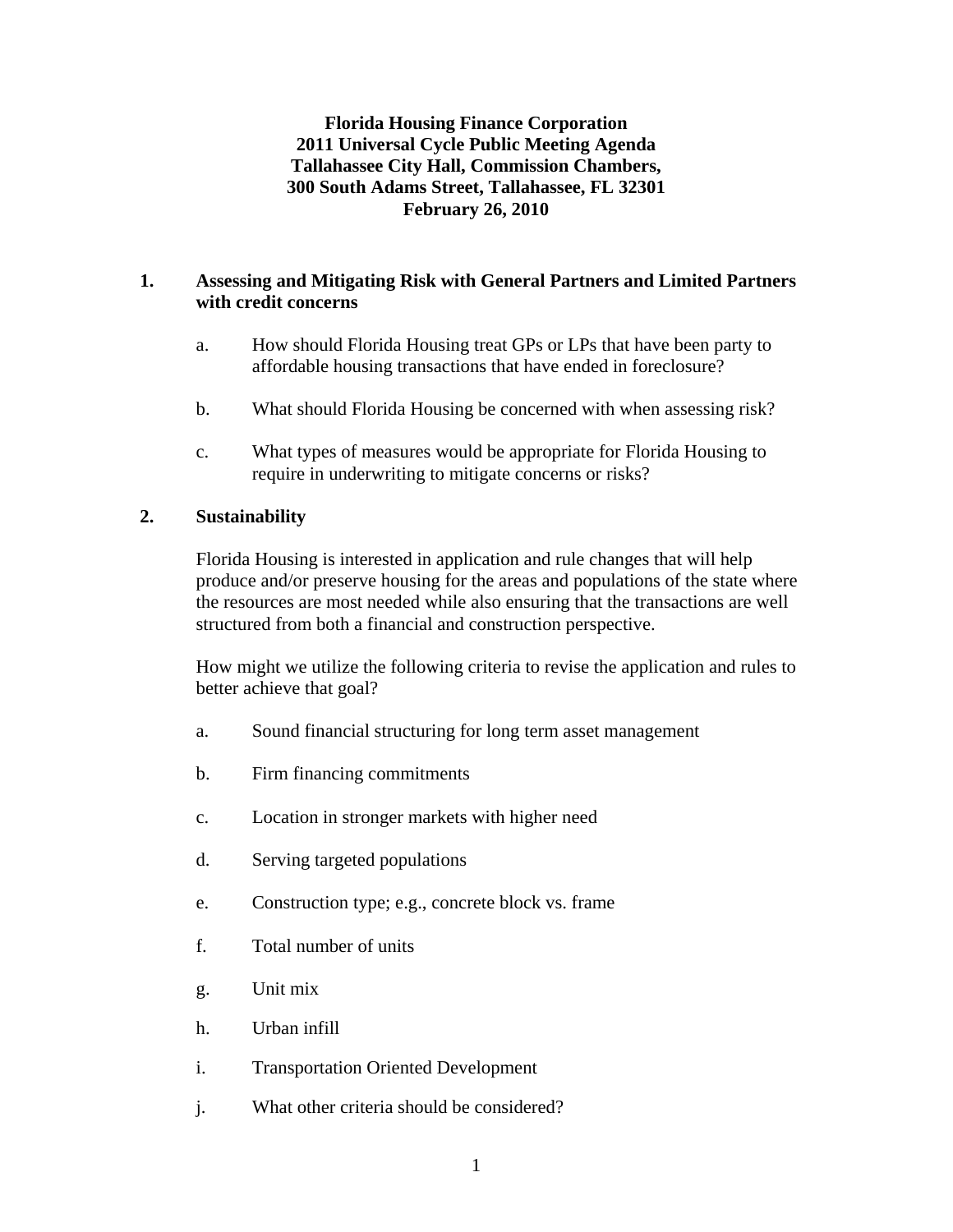### **3. Reliance on Lottery in Scoring Delineations**

 In recent years, many of Florida Housing's scoring decisions have gone through the other tie-breakers and ultimately been decided by the final tie-breaker of lottery number. This has resulted in the need for recent application initiatives such as Priority I/II to manage issues related to that scoring dynamic. How might Florida Housing restructure its scoring structure so that applications may be delineated on meaningful criteria prior to reaching the lottery tie-breaker?

### **4. Florida Developer Preference**

How should Florida Housing implement the new statutory requirement to give preference to Florida based developers?

### **5. Set Aside Unit Limitation (SAUL)**

What kind of changes should Florida Housing consider making to the current SAUL system?

### **6. HOME**

For several years, Florida Housing's policy regarding HOME funds has been to prioritize that funding for developments in Non-Participating Jurisdictions. Considering that state funding for multifamily rental housing has been cut dramatically in recent years, should Florida Housing re-consider its use of HOME funds? If so, how?

# **7. Difficult Development Areas (DDAs)**

How should Florida use its new authority to designate DDAs?

# **8. Location A Areas**

- a. From what areas of the state should Florida Housing prohibit applications for funding?
- b. Should such prohibition only apply to new construction?

### **9. Preservation**

 a. Scoring for Preservation developments has been substantially the same as scoring for new construction developments. What changes should Florida Housing consider for scoring Preservation developments?